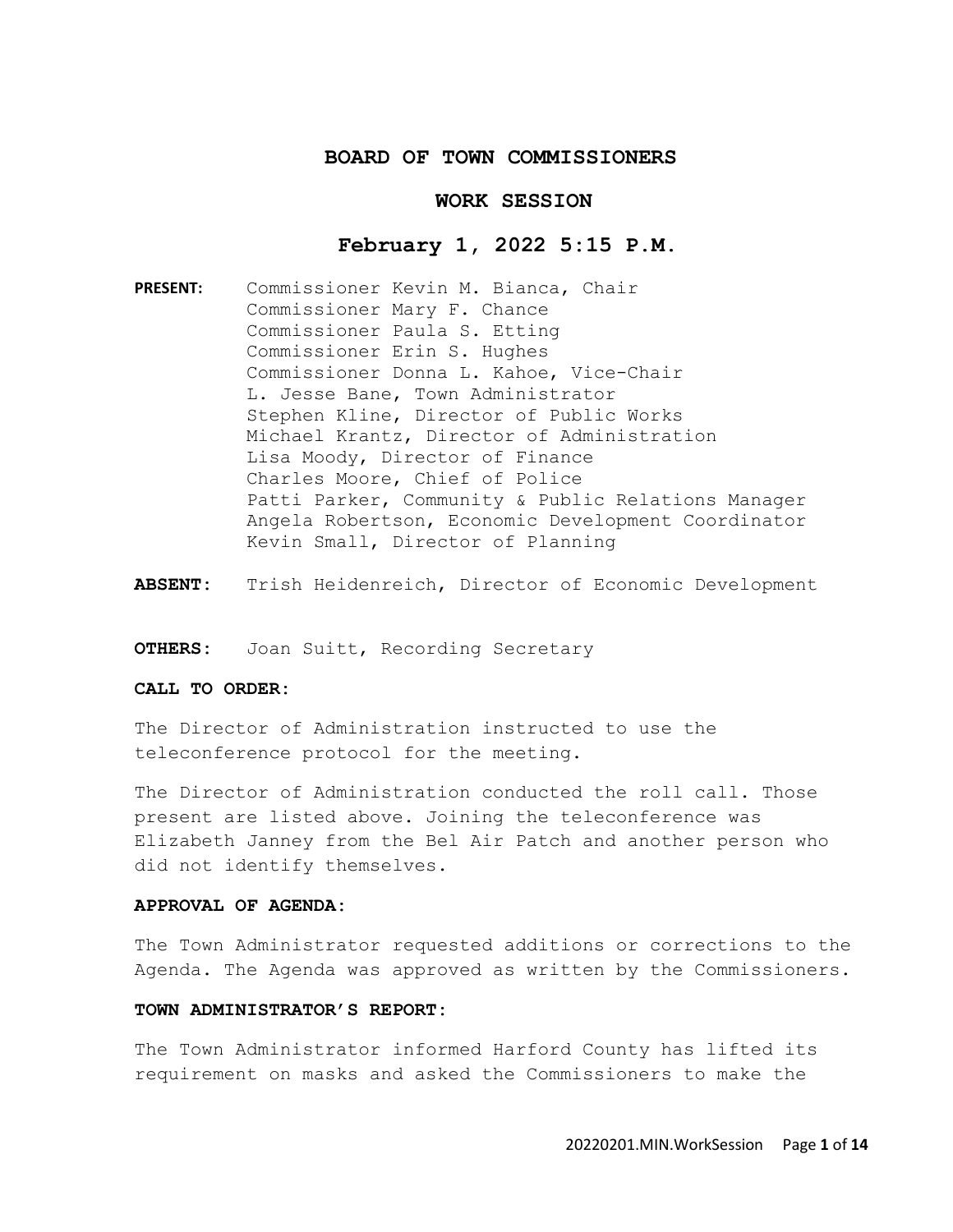decision if future Town Board meetings will be in-person or virtual.

The Town Administrator advised questions were raised on the status of a House Bill requiring candidates of municipalities running for public office to submit financial reports. The Town Administrator stated if MML supports this, the Town does not have to go along. The Town can be in opposition but would need direction from the Commissioners to do so.

The Town Administrator recommends scheduling a retreat in the near future to discuss the Commissioners' budget priorities.

## **TENATIVE AGENDA FOR TOWN MEETING (February 7, 2022 at 7:30 p.m.)**

#### **Presentations:**

# Certificate of Appreciation - Joseph Bragg

The Economic Development Coordinator advised Joseph Bragg is a local businessman who reached out to the Town to find space for his train garden as part of the Winter Wonderland celebration. There were over 4,800 visitors attending the train garden. Mr. Bragg will be recognized at the Town Board meeting February  $7<sup>th</sup>$ .

Commissioner Chance stated the display was phenomenal and enjoyed by many.

### Gift Basket – Michael Blum

The Economic Development Coordinator informed Michael Blum has coordinated the 4th of July Parade and the Christmas Parade for many years. The Christmas Parade was a huge success with many people attending. Mr. Blum will be recognized and receive a gift basket during the Town Board meeting February 7th.

### **New Business:**

Ordinance 807-22 Amending Town Code Chapter 397 – Sewer Article I. Sewers and Sewage Disposal §397-18 Sewer Service Rate Determination – Adding Sewer Base Meter Sizes

The Director of Finance advised this Ordinance will change the Code by adding an 8" meter size. When preparing the January sewer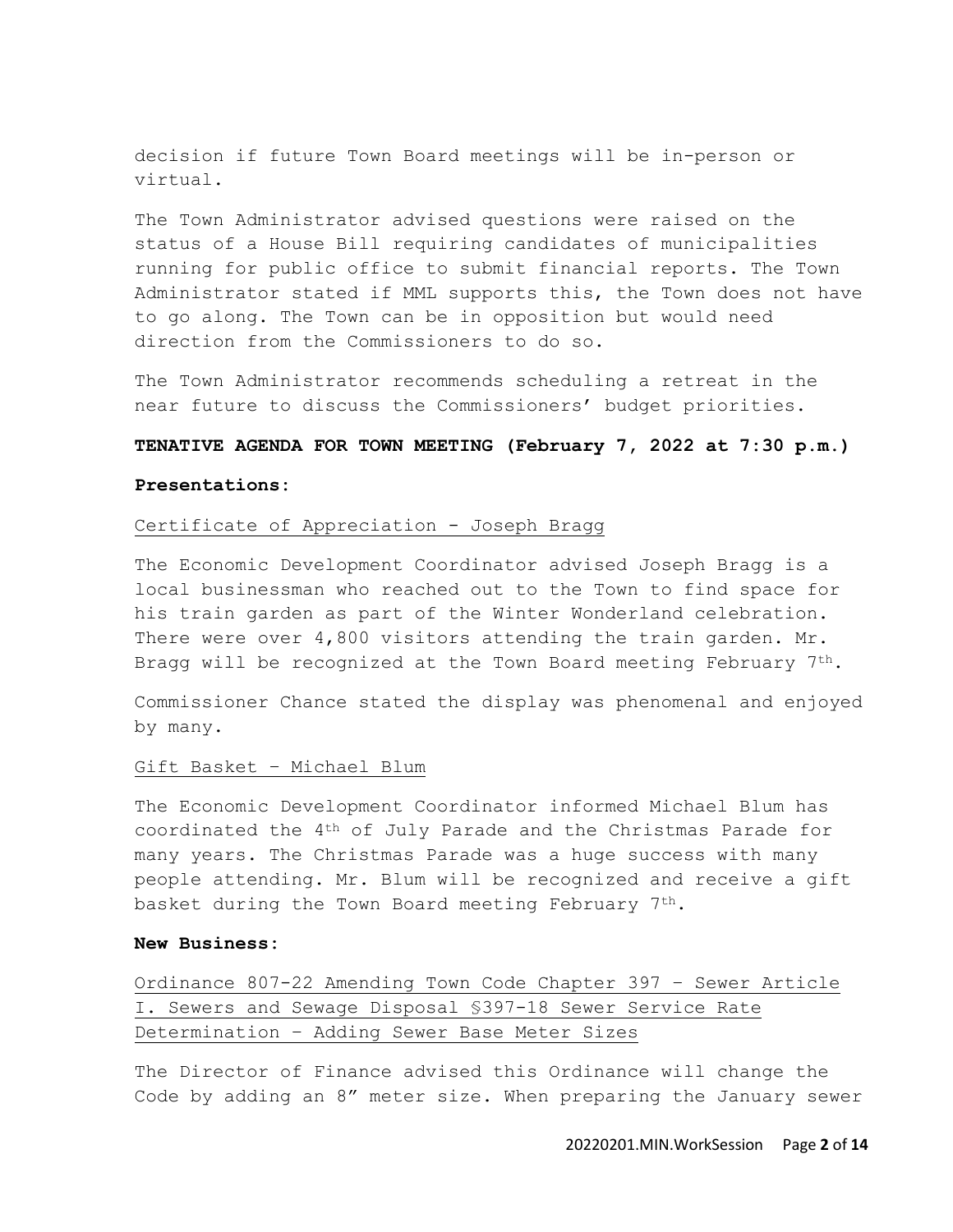billing, it was found 60-70 accounts were billed incorrectly because of their meter size. The current Code only goes to a 6" meter. The Town spoke to Maryland American Water Company, and it could not provide a date when changes occurred but found the majority are on new properties. The Director of Finance informed the 60-70 accounts received a letter with their bill explaining the situation and that no back billing will occur.

The Director of Finance advised the Town is authorized to do a CPI increase once per year effective July 1 and this will bring things up to the FY22 amount. The Ordinance will be introduced at the Town Board meeting and a Public Hearing scheduled for February 22, 2022.

Commissioner Etting asked if there are a number of properties with an 8" meter. The Director of Finance advised not many, but answers are still needed from Maryland American Water Company.

Commissioner Etting inquired about the flat rate. The Director of Finance stated these properties have wells and sewer.

Chair Bianca requested the Commissioners be kept informed concerning the volume of complaints received.

The Director of Finance notified the Town will be auditing the meter size at least once per year.

#### Resolution 1179-22 Comprehensive Plan Introduction

The Director of Planning notified the Resolution will be introduced during the February 7<sup>th</sup> meeting. The public hearing will be scheduled February 22<sup>nd</sup> or March 7<sup>th</sup>.

#### **STAFFING UPDATE:**

The Director of Administration reported:

- Part-time Dispatchers still recruiting
- Deputy Chief job ad concluded applicants being processed
- DPW Laborer, Equipment Operator, Construction Worker positions posted on-line, and the Town has received applications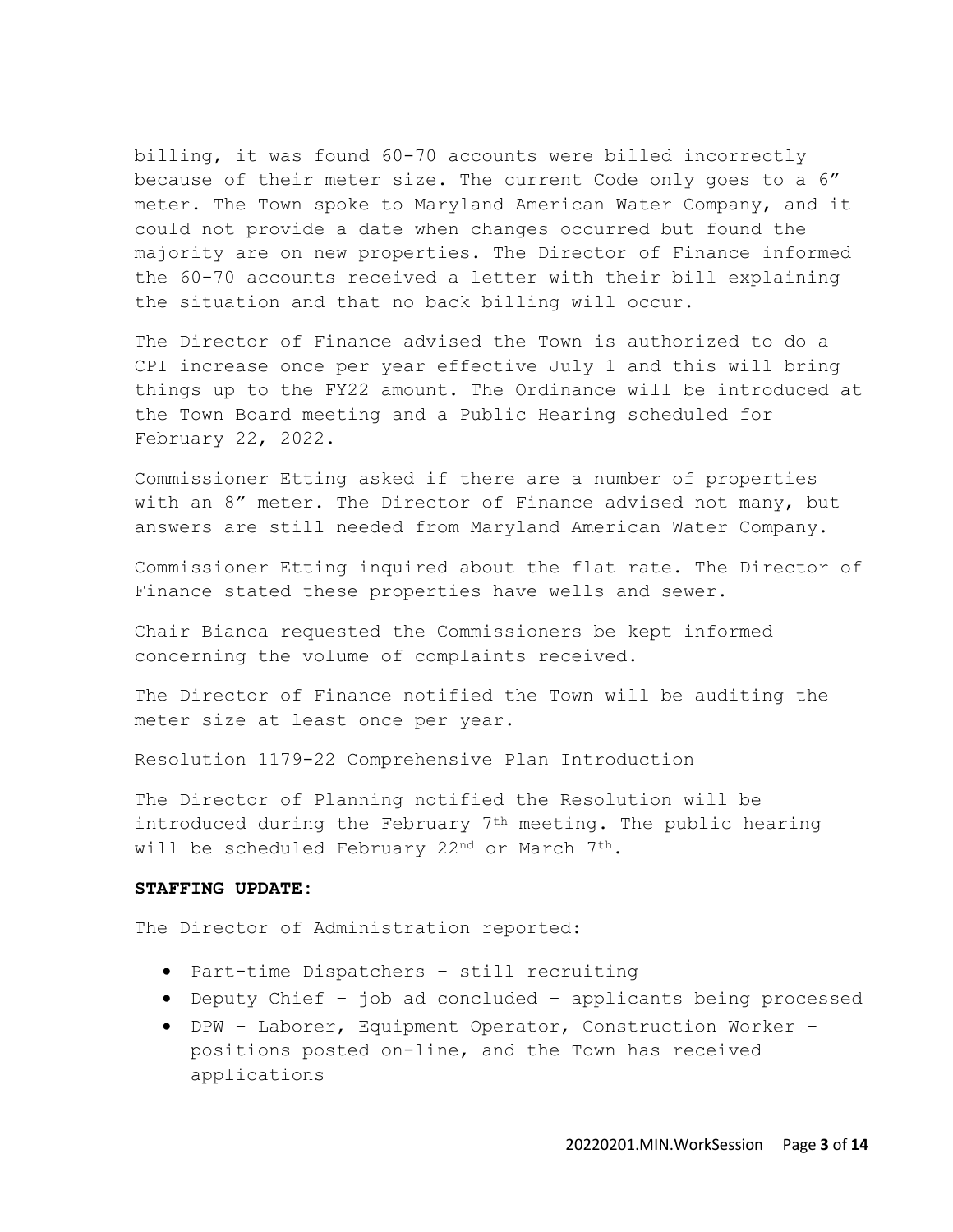#### **CALENDAR:**

The February, March and April, 2022 calendars were sent. Additions or corrections should be directed to the Administrative office.

The Director of Planning reminded the Planning Commission will not meet February 3rd.

The Community & Public Relations Manager informed the Community Clean-up is scheduled for Sunday, March 20<sup>th</sup> at 10:00 a.m.

### **MISCELLANEOUS:**

#### Comprehensive Plan Update

The Director of Planning advised the public hearing for the Comprehensive Plan has not been set because of advertising needs and comments from the State Department of Planning have not been received. It is likely the public hearing will occur March 7th.

The Director of Planning continued reviewing the Comprehensive Plan.

#### Existing Land Use

Land use of Greater Bel Air was displayed, and percentages given for:

- Low, Medium and High Density residential
- Mixed Use
- Commercial
- Institutional government buildings

The Director of Planning advised there are some small properties. Staff is proposing to change the land use plan to promote growth, reflect the existing growth, and eliminate conflicts. The Director of Planning reminded the Commissioners this is a 10-year plan.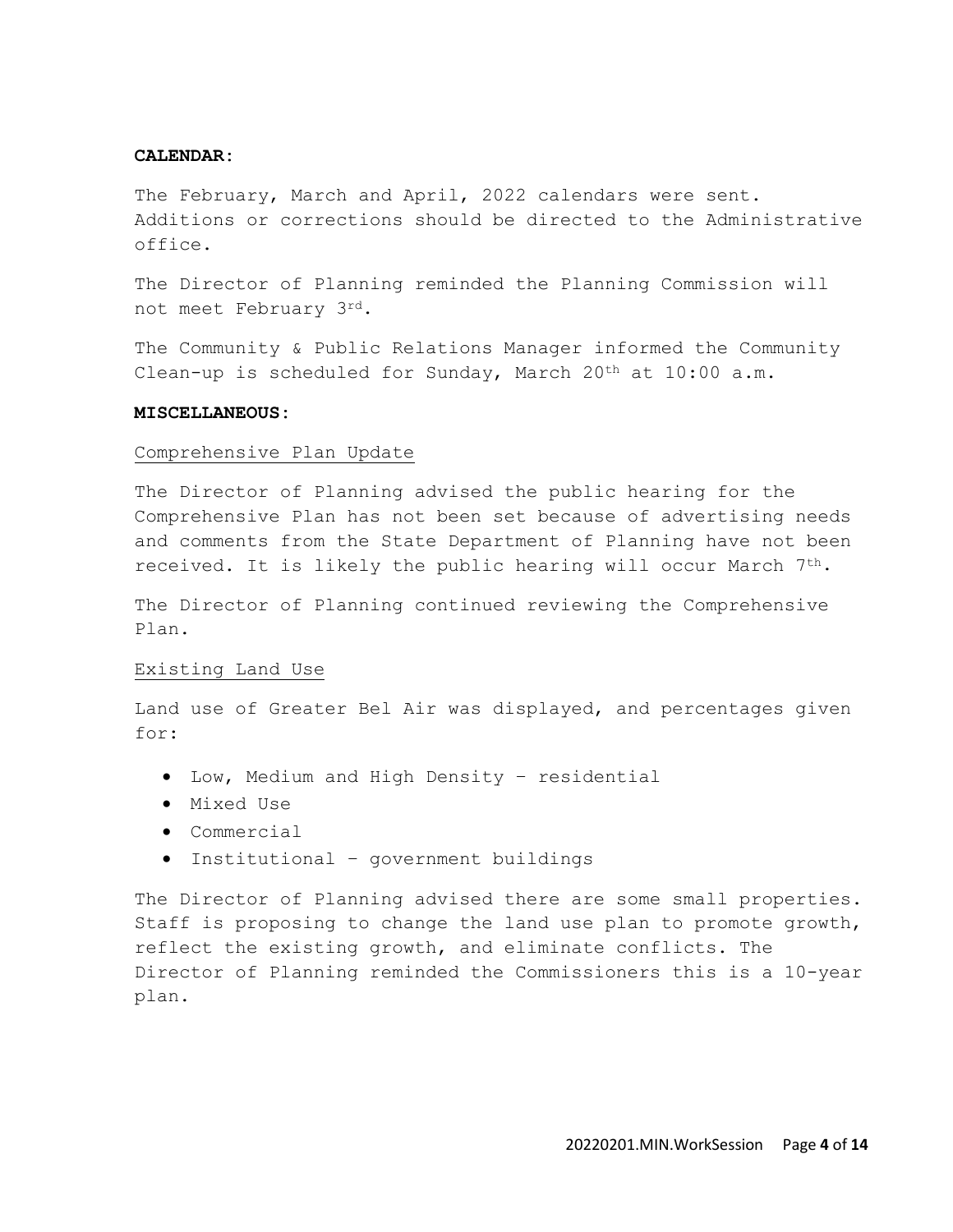### Ellendale Area

Proposed Changes - Commissioners would have to make decisions on:

- Williams and Maulsby Streets two single family homes and one single family home behind. May have potential to grow into mixed use. Maulsby is basically a commercial street.
- Broadway and Williams Streets two parcels currently residential and vacant. If the Town does not show the parcels as commercial there is less opportunity for rezoning. Residential is near to the parcels.

Commissioner Kahoe asked if the corner of Broadway and Williams would have restrictions if changed to commercial. The Director of Planning advised it could be a building with commercial use. Commissioner Kahoe inquired about height restrictions. Currently, it is zoned residential and would restrict the developer getting close to Williams.

The Director of Planning requested the Commissioners email their opinions on this corner.

Commissioner Etting wanted to know if this area is what the Town wants to rezone or are the owners interested. The Director of Planning stated this will open the potential for the landowner to submit a rezoning application. If the land use does not change and stays residential then the landowner's argument is less.

Commissioner Etting inquired if the adjacent property owners are notified of changes. The Director of Planning advised they would be notified of rezoning but not changes to the land use plan.

Commissioner Chance asked has the owner of the Broadway/Williams property come to the Town for a different use. The Director of Planning stated no but, in the past, there has been talk about accommodating parking.

### Gateway Drive

• In 2016, a portion of the corner of Gateway is shown residential because there was a plan submitted for this. The strip center was never redeveloped and will reflect the existing use of commercial.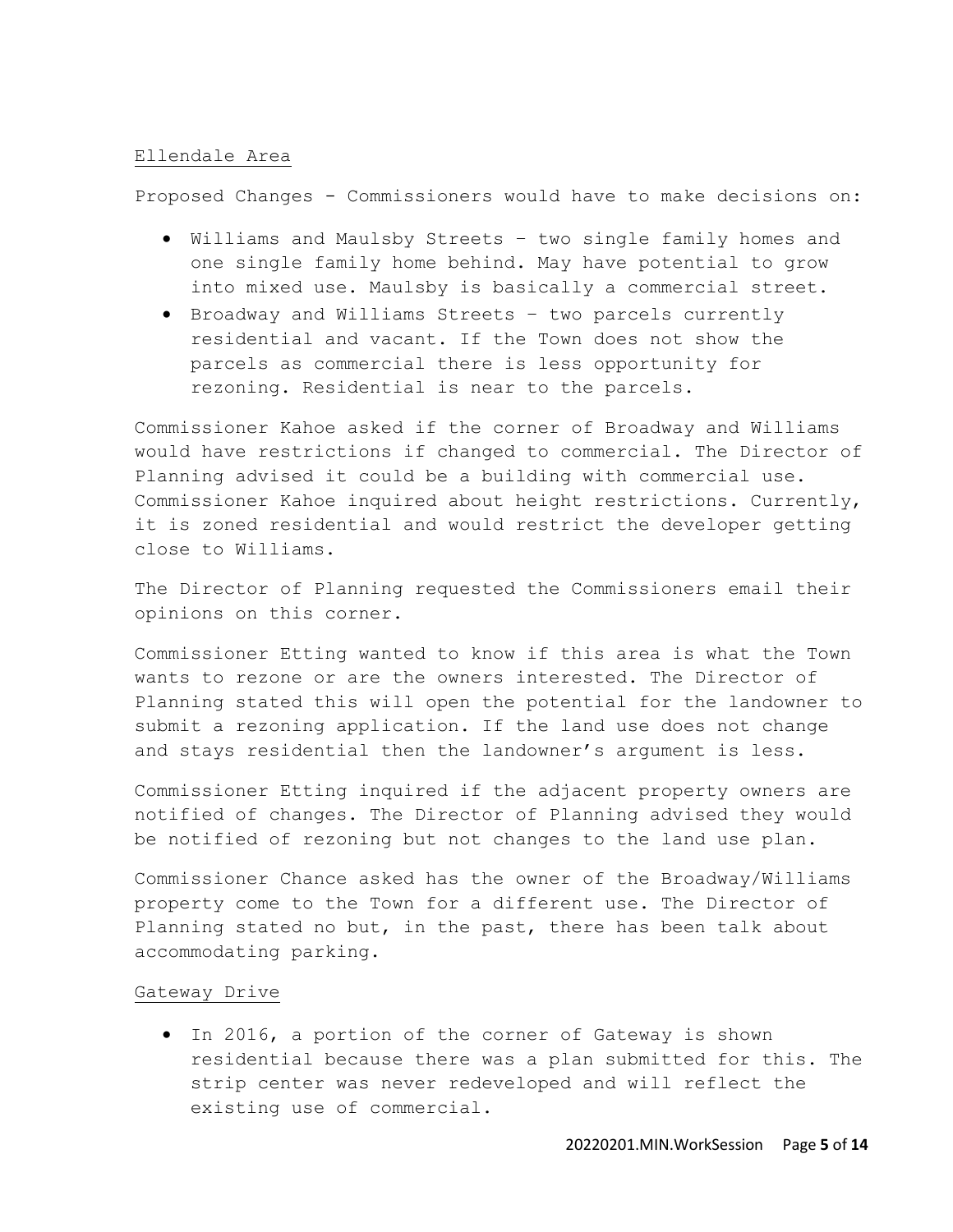## Broadway and Hickory Avenue

- Some changes are reflecting the existing development, and some are not. In 2016, the area of East Broadway is shown in yellow and is Medium Density Residential. Most uses on Broadway are commercial/office and we decided to reflect mixed use on the land use designation. This runs on Broadway and a small portion of Hickory. In 2022, it will all change to mixed use and reflect the current uses.
- Land parcel behind Shop Rite, shown as mixed use, will change to commercial. Shop Rite landowner wants to expand into that parcel.
- Area of an Assisted Living and Harford Chabad are shown as mixed use and we are proposing a change to commercial. There is potential for a lot of growth.

## Downtown Edge

• In 2016, the area of Archer and George Streets are shown as Medium Density Residential and the zoning reflects that with a transition overlay. It allows office use in that area. The staff is proposing to show this as mixed use but there is a lot of residential especially backing up to Western Alley. When designating mixed use, it does not obligate to change zoning because it is residential and commercial. The Director of Planning informed this area is in transition.

Commissioner Kahoe asked about the tan triangle change. The Director of Planning stated that was previously yellow and changed colors to be more reflective of the use. The Commissioners may want this to stay Medium Density Residential and not become mixed use.

The Community & Public Communications Manager asked for percentages of residential vs. office space. The Director of Planning stated most of the area along George and Thomas Streets are office and the rest residential. The Director of Planning will notify of the percentages.

The Director of Planning stated items can be changed even after being introduced.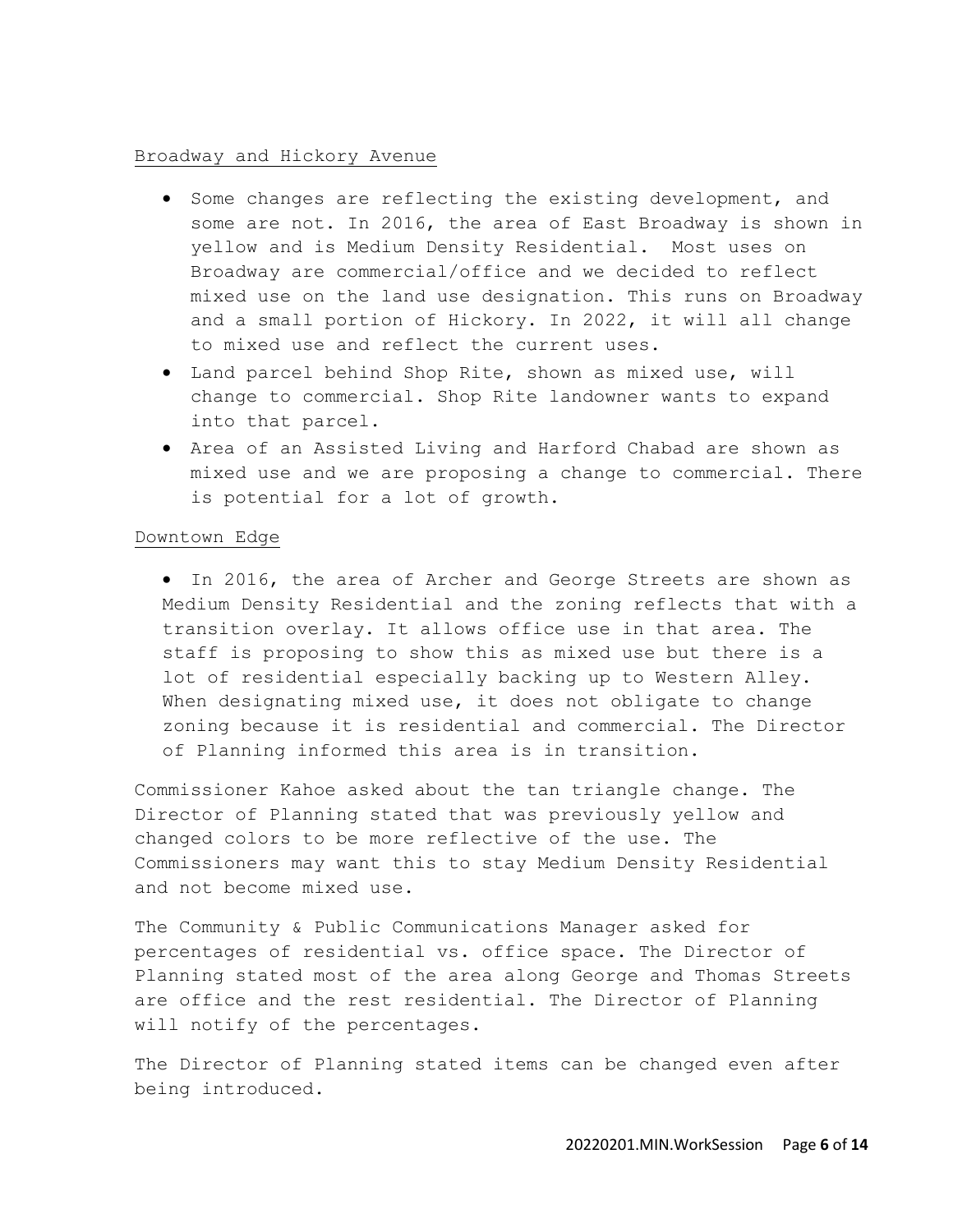# Goals and Objectives

- Encourage technology-based uses.
- Target specific areas in Town for redevelopment and infill of underutilized properties.
- Develop 'back door' business opportunities along Main & Bond Streets.
- Shield existing residential areas from the incremental incursion of commercial uses through examination of transition overlay and residential/office districts.
- Strengthen coordination with the County, State, and other municipalities.

# Municipal Growth

Several parcels are developed, and some are not.

Targeted Properties with most chance to annex:

- Parcel #1 Vale Road portion to become a park.
- Parcel #5 Moores Mill Road likely to become residential.
- Approached by owner of a small group of single-family homes along Tollgate Road.
- Parcel #9 along Tollgate Road, South of US 1 approached about annexing and will likely be commercial.

The Director of Planning stated the rest are potentials.

# Goals and Objectives

- Extending Bel Air corporate limits in a fashion that makes sense based on transportation network, utility infrastructure, natural features, and existing development.
- Create a policy for acquisition of land consistent with the vision for Greater Bel Air.

Commissioner Etting questioned why businesses want to be annexed into Town. The Director of Planning advised the Town has a little more Urban regulations that allow more density, fewer parking requirements, and more services.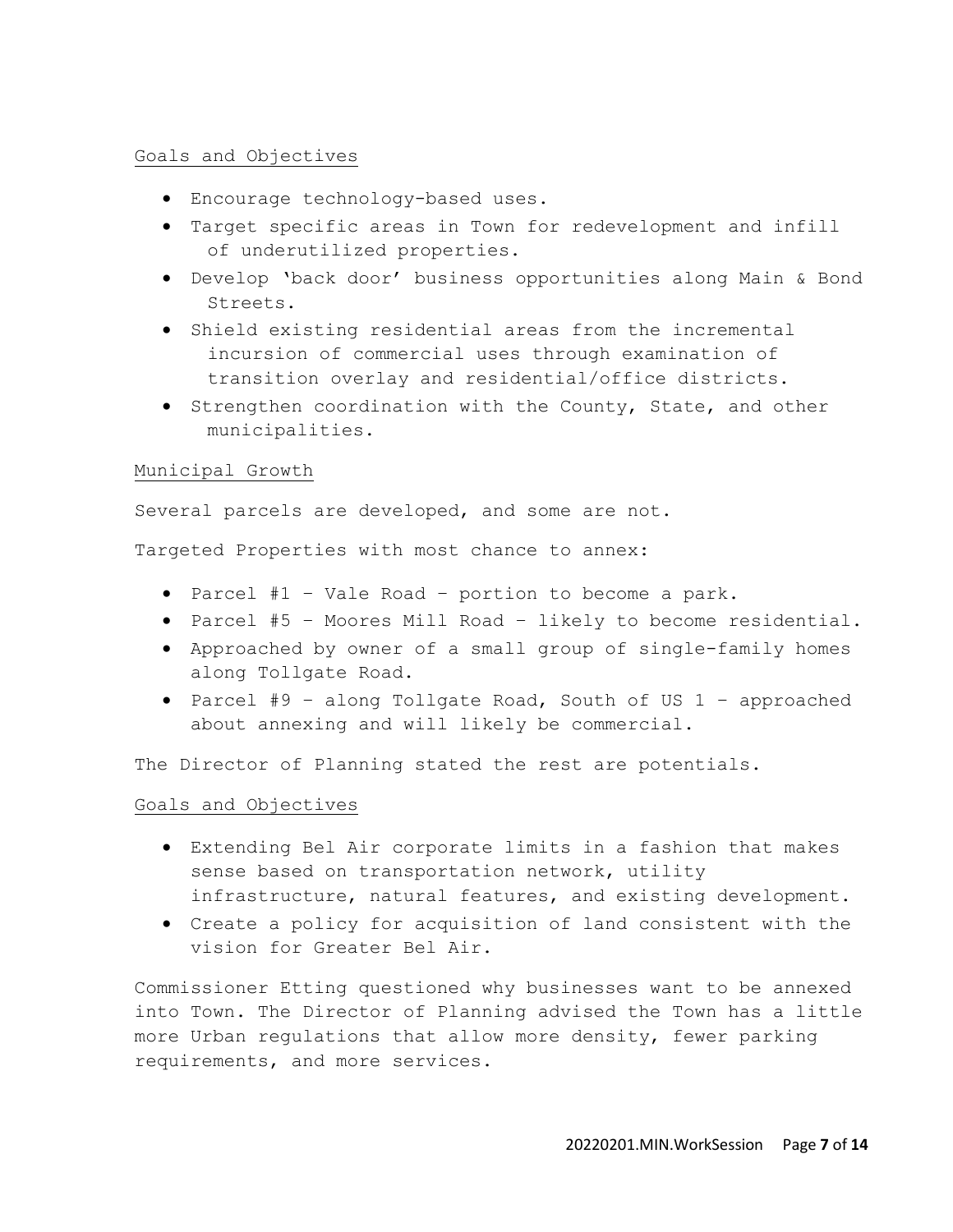# Development Regulations

- Eliminate cumbersome regulations.
- Procedures make sure they are measured and not burdensome for developer.

# Goals and Objectives

- Promote Economic Development with flexible Code requirements.
- Investigate compact developments through examination of building height, parking, and setbacks.
- Adjust the regulations to reflect sustainable goals of the Town and encourage green development.

## Temporary Signs

Related to an open Court case and the Town is looking into this. Construction and realtor signs are associated.

- Sandwich Boards will come before the Commissioners to keep the size restriction but no longer require a permit of the owner.
- Electronic Messaging not permitted in the Town. These would be hard to restrict and enforce. Majority of residents want to maintain the small-town character.

Commissioner Kahoe asked about the one electric sign in Town. The Director of Planning advised this was in the County and approved before it was annexed into the Town. This is a non-conforming sign but with any changes to the property it would have to meet Code.

# Way Finding

- Park Identification in good shape
- Gateway
- Building ID including Town, County and State ID sign in front of Town Hall will match design.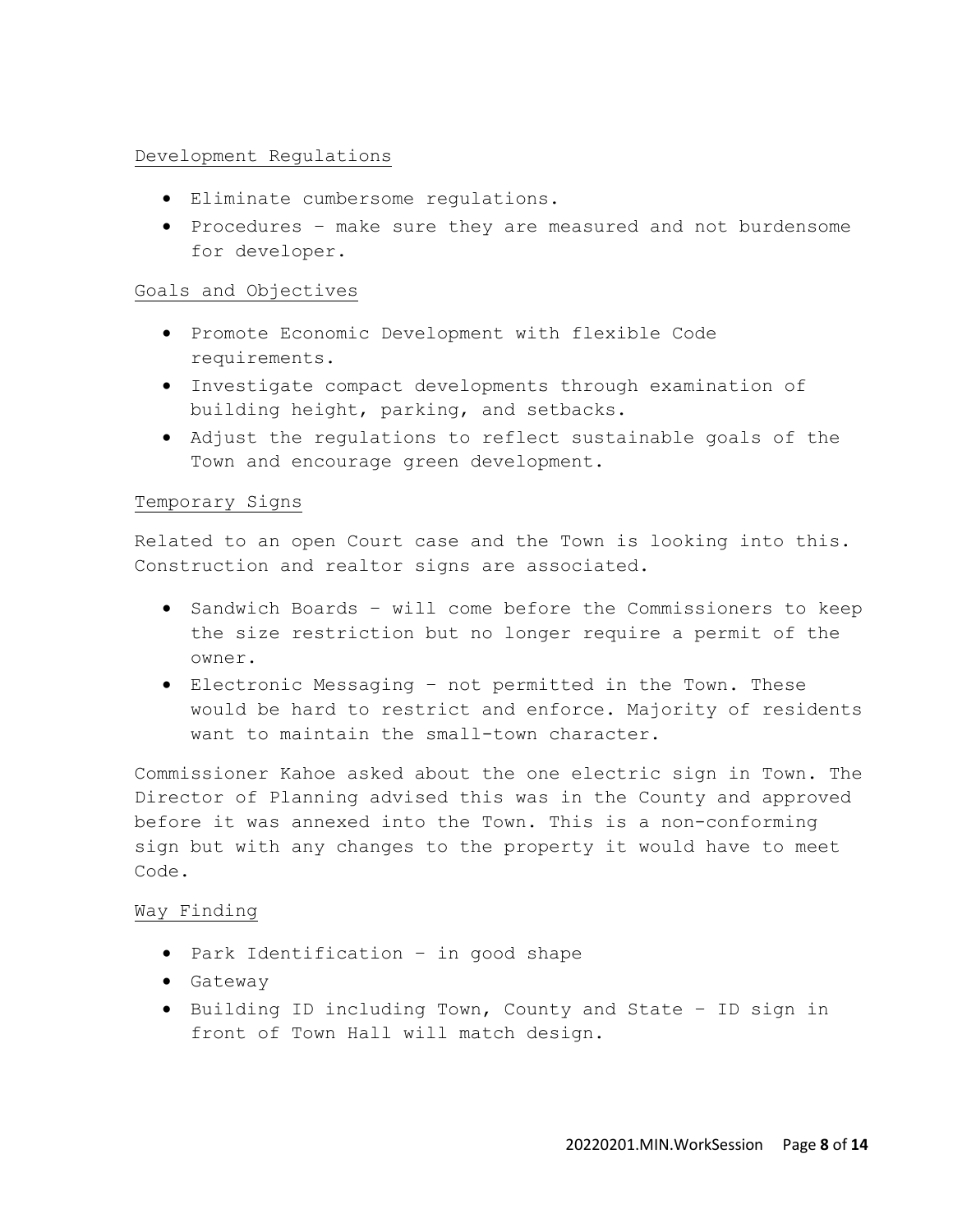# Technology

- Communication Towers change in Town's Code. It has been superseded by Federal code.
- Changes from COVID-19 parking requirement for offices because of less people working in building. Restaurants with drop-off/pick-up reduce parking because of this component. There are many more.
- Use of GIS review and apply.

# Definitions

- Substantial Changes need to review.
- Recreational Cannabis nothing in the Code.
- Halfway House vs Large Group Home conflicts in Town.
- Cottage Housing currently for close relatives may want to allow by making it more flexible.

The Director of Public Works asked who would monitor this. Currently this goes to the Board of Appeals. Zoning violations would be reported to the Planning Department.

- Parking looking at electric vehicles, hybrid, dropoff/pickup.
- Project Area define the project area and an example on how the Mall is divided was given.
- Temporary Use needs to be defined.
- Stream Channel in and out of the floodplain make sure to provide buffering.

# Adequate Public Facilities

- Traffic Review to review relative to how traffic enforcement is done.
- Passive and Active Recreation make sure this is unquestionable.

County Coordination

• Bike/Ped Connections – make sure the Town coordinates with County.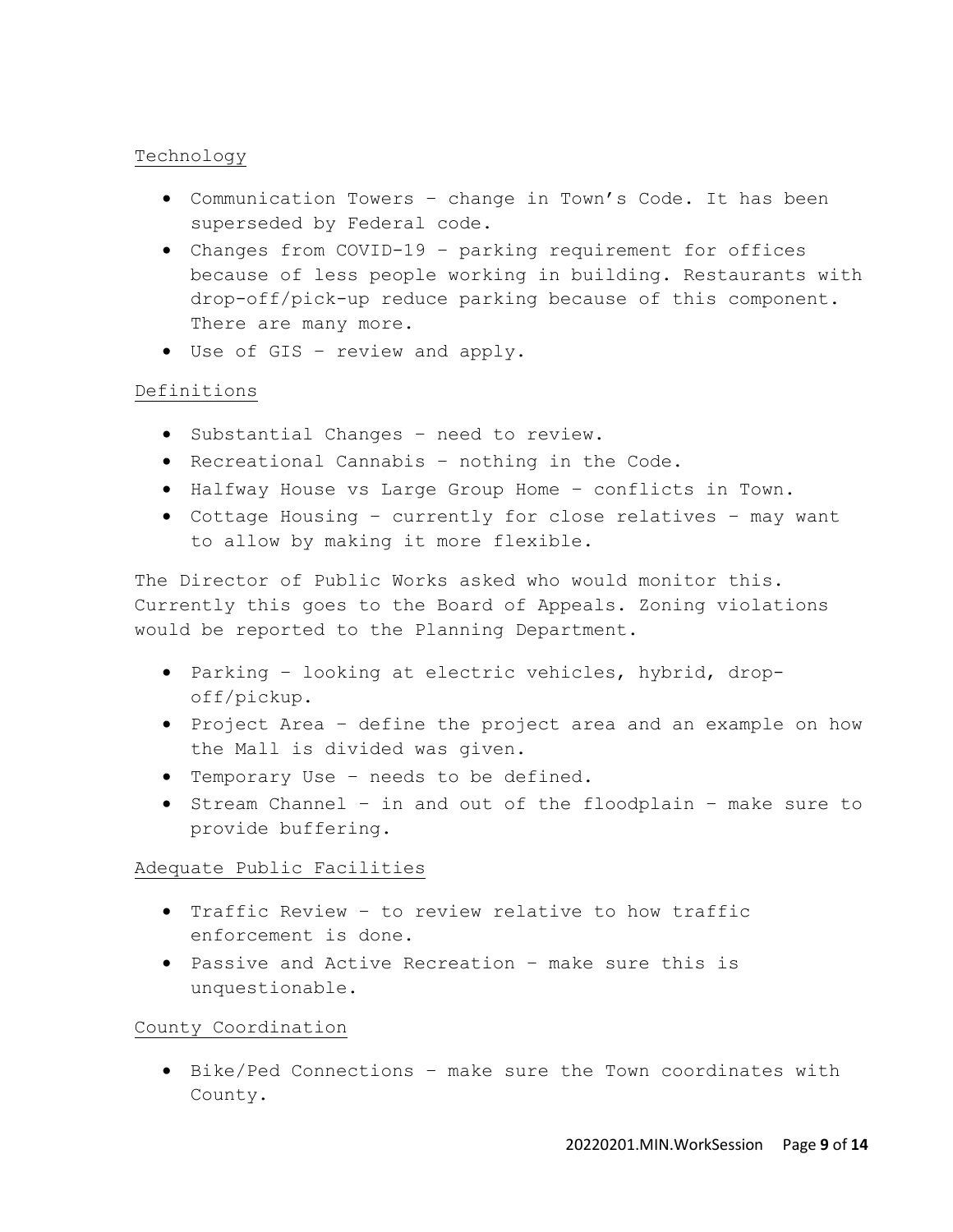- Parking review what County provides.
- Development Review parcels near the Town.
- Liquor to define the same as the County.

Commissioner Kahoe would like to coordinate with the County on a better use of the property at Hays and Thomas where equipment is being stored. The Director of Planning would like to make jersey barriers illegal in the Town. Commissioner Kahoe inquired about plans for the property. There has been talk about the old Health Department parcel.

The Department of Public Works advised the County does not have a source where projects can be staged close to the Courthouse.

Commissioner Kahoe would like to know the timing because it looks terrible. The Director of Planning thought the Town could require screening. Commissioner Chance stated it is horrendous and feels screening should be required. The Director of Planning stated this has become more prevalent in the last few years. The Director of Public Works stated we need to approach the County with the concerns from the community of Bel Air.

## Development Review

• Peoples' Counsel – possibly used in annexations and could explore opposition.

Commissioner Kahoe stated it would be a great benefit for residents. Chair Bianca agrees but has concerns that it would have a major negative budget impact.

The Director of Public Works asked will the Peoples' Counsel only be for development reviews. The Director of Planning sees it applying to rezoning and annexations but not for permits. The Director of Public Works stated the Town needs to be strict on what it applies to. Commissioner Kahoe thought it was adverse impact on the resident. The Director of Planning stated that would have to be proven and wants to avoid when one person has a problem with an adjacent use. This is where a committee would review.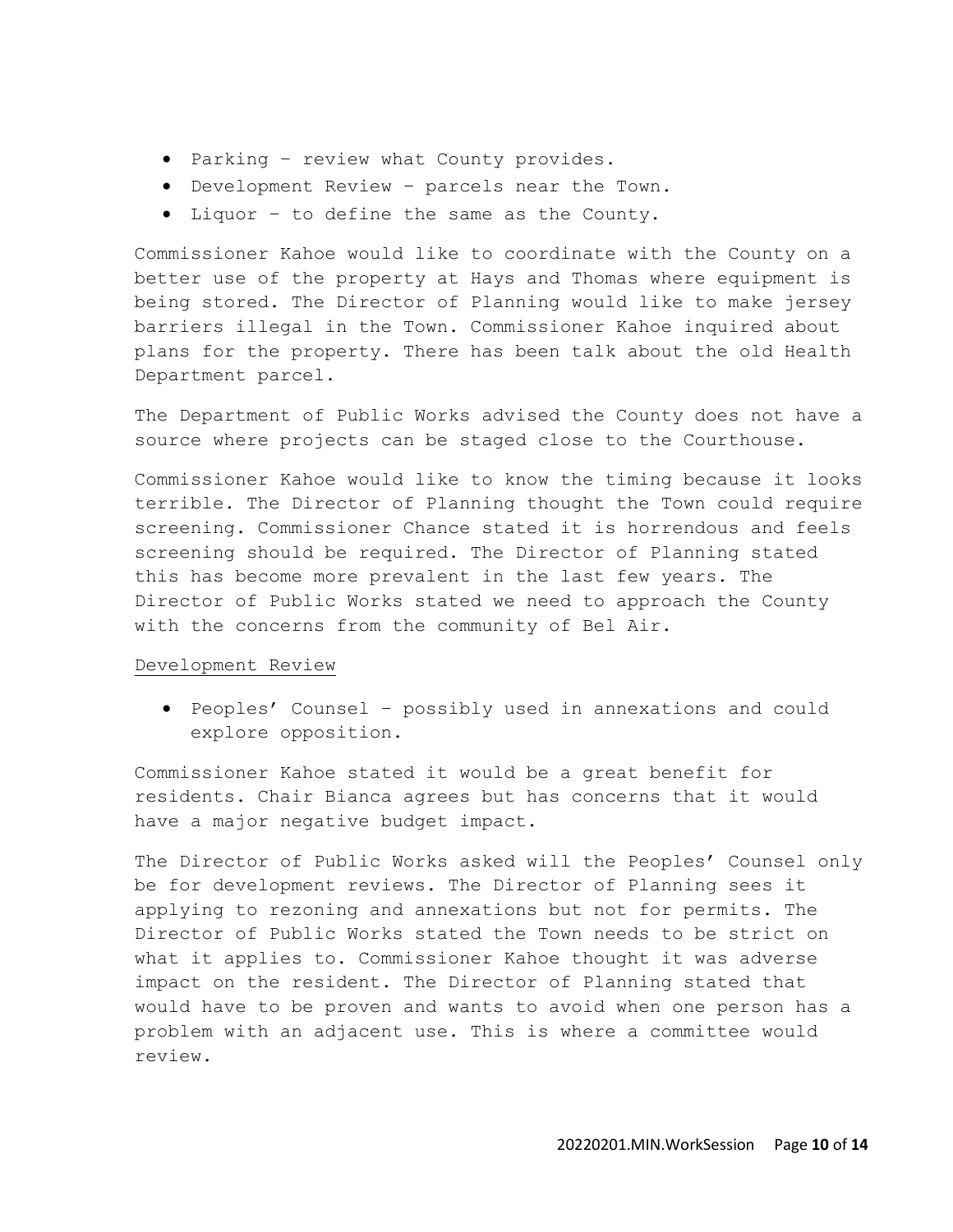- Repetition of Requirements making sure the same requirement is not in two parts of the Code.
- Expansion currently when expanding building 5% it goes to Planning Commission. Looking to change to 10% with a square footage minimum.
- Process making sure the Town is hitting the right points.

### Sustainability

- Renewable Energy make it as easy as possible.
- Urban Farming will review.
- LEED Buildings required to meet standards.
- Tree Canopy will look at this in another 2-3 years.

The Director of Public Works informed of a student in Harford County who did a study on tree canopy last year. This study needs to be compared with the Town's as we move forward.

#### Stormwater Management

Drive aisles should be landscaped, not striped.

- Impervious Surface reduce the amount.
- SWM Fee-in-Lieu allow this for stormwater management but it is now restricted by the State.

The Director of Public Works would like the fee-in-lieu numbers adjusted to the amount the Town is currently paying to treat stormwater management.

## Source Water Protection

• Overlay Districts – did not do much in 2016 Plan and will be a priority. Watershed for Winters Run and two wells around Maryland American Water Company. Will need cooperation of the County.

## Incentives:

- Waiver vs Variance not have to go to the Board of Appeals.
- Courtesy Review before going to the Planning Commission.
- Bonding of Improvements require bond for improvements.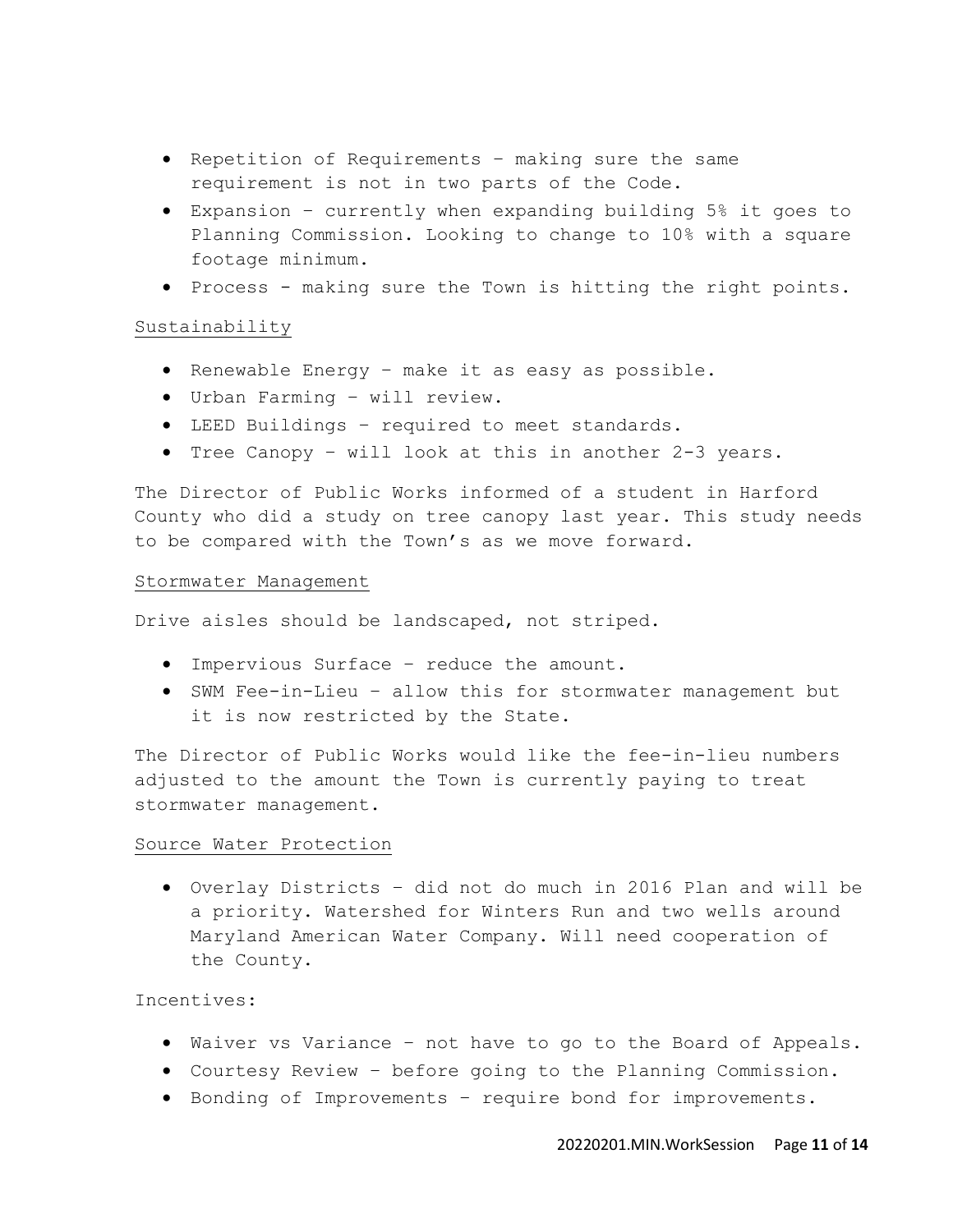- Use of Public Parking whether on-street parking is allowed for private development as a way of compensating requirements.
- Vacant Property look into an Ordinance to fine if property has been vacant for a long time.

The Community & Public Relations Manager recommends looking at properties that are dangerous/not maintained and pose a threat. The Director of Planning stated this goes along with Property Maintenance and needs to be stepped up. The Chief of Police advised there are violations of criminal laws that can be pursued if it gets out of control.

Commissioner Chance asked does property maintenance include commercial and residential. The Director of Public Works informed most residential issues are high grass. Commissioner Chance notified it is not just high grass in residential areas and asked if there are boundaries.

Commissioner Etting inquired about how public parking works especially for businesses on Main Street. The Director of Planning advised the Code was changed in 2016 saying they do not have to provide parking for retail service uses. When residential is added, parking would have to be provided depending on use.

Commissioner Etting asked about Townhouses. The Director of Planning informed 2.5 spaces per dwelling and parking could go off-site. The Director of Planning stated this has been the requirement for years and one change was allowing Townhouses to count their garage as part of the parking. Parking for Townhomes will be looked at.

- Temporary Use & Occupancy to define correctly.
- Property Maintenance examine and enforce aggressive maintenance.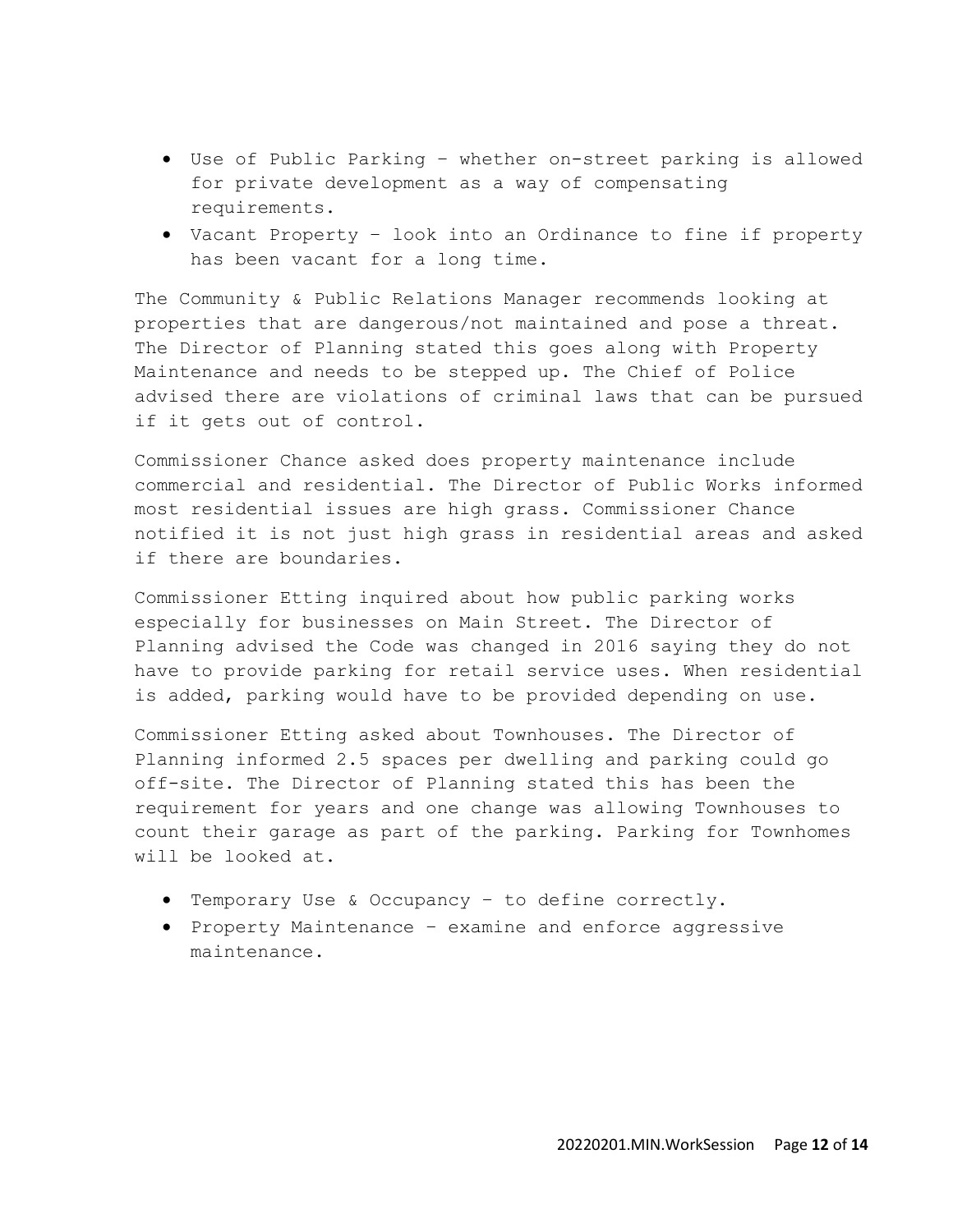### Parking

- Minimums vs Maximums County has maximum parking requirements.
- Downtown Requirements expand to accommodate fee-in-lieu.
- Metered spaces some metered spaces no longer needed. Looking at kiosks.

The Director of Planning notified there will be another Work Session to discuss specific items.

Commissioner Kahoe thanked the Director of Planning for his hard work.

### FY23 Commissioners Budget Priorities

The Director of Finance received some feedback from Commissioners and asked for other concerns. Commissioner Etting would like to look at the recurring flood issues.

The Director of Public Works wanted to know if engineering studies should be performed on the flood incidents. Commissioner Etting questioned the cost and advised the main concern is water coming into a home or car.

The Town Administrator will be meeting with the Director of Finance regarding the ARPA funding. The priority listings will be presented to the Commissioners for input. The Town has two budgets, one based on fiscal year and one on ARPA funding.

#### **COMMISSIONER'S COMMENTS:**

Commissioner Kahoe attended the Cultural Arts meeting, and the members are planning project ideas for 2022. The Commissioner will be working with art students from Bel Air High School on a project near the school. The Cultural Arts Commission is sponsoring "Ain't Misbehavin'" Big Band and Comedy Shows on March 30th, 7:30 p.m. at the Armory, tickets \$10.

Commissioner Kahoe advised the Bel Air Arts and Entertainment District is having Family Fun at the Armory, February 26th, March 5,12, and  $19^{th}$ . Doors open at 10:30 a.m. and shows are 11:00 to noon. Tickets are free but you have to reserve your space.